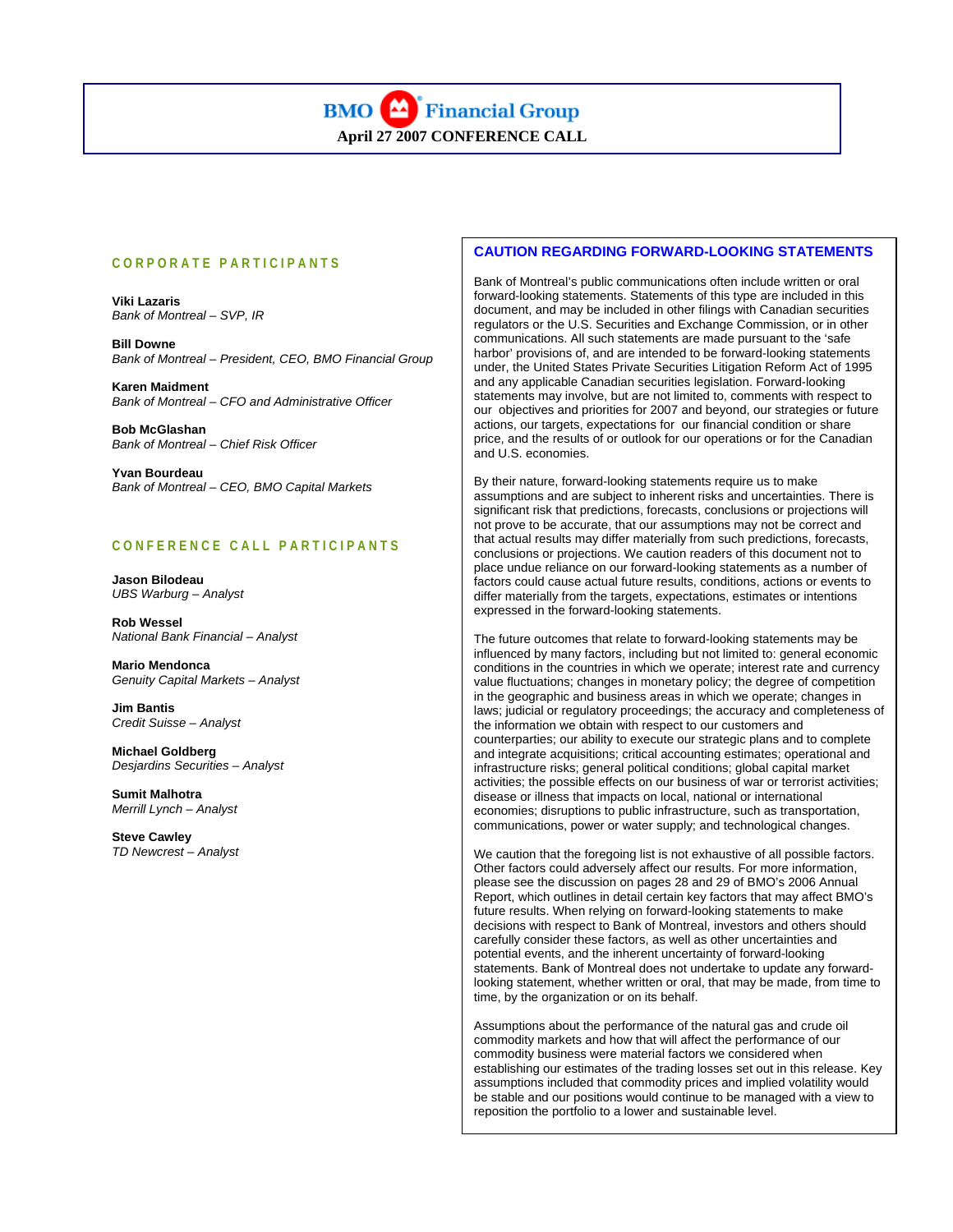# **PRESENTATION**

## **Operator**

Good morning and thank you for joining BMO Financial Group's conference call for April 27. Your host for today is Viki Lazaris, Senior Vice President of Investor Relations. Ms. Lazaris, please go ahead.

## **Viki Lazaris –** *Bank of Montreal – SVP, IR*

Thank you, Operator. Good morning and thank you for joining us today on such short notice. This morning's call will provide further background in the press release issued earlier today. We will begin the call with some brief comments and then open the lines for a brief question-and-answer period. As a reminder we are currently in a quiet period which will end when BMO reports its second quarter results on Wednesday, May 23. At this time we will not discuss the most consolidated second quarter results or the outlook for the remainder of the year.

Speaking today are Bill Downe, President and Chief Executive Officer; and Karen Maidment, Chief Financial and Administrative officer. Also available during the Q&A is Yvan Bourdeau from BMO Capital Markets and Bob McGlashan, our Chief Risk Officer.

At this time I would like to caution our listeners by stating the following on behalf of those speaking today.

Forward-looking statements may be made during this call and there are risks that actual results could differ materially from forecast projections or conclusions in the forward-looking statements. Certain material factors and assumptions were applied in drawing the conclusions or making the forecast and projections in the forward-looking statement. You may find additional information about such material factors and assumptions and the material factors that could cause actual results to so differ in the caution regarding forward-looking statements set forth in our news release.

With that said I would like to turn the call over to Bill.

#### **Bill Downe -** *Bank of Montreal – President, CEO, BMO Financial Group*

Thank you, Viki, and good morning. Let me remind you once again of the caution with respect to forward-looking statements.

As you are now aware we issued a press release this morning announcing that we will record mark-to-market commodity trading losses in the second quarter of 2007.

As I said in the release, these losses are particularly disappointing and were the result of decisions that didn't adequately recognize the vulnerability of the portfolio and the changes in market volatility. We are conducting a thorough review and actions have been taken to address the current situation and reduce the likelihood of a recurrence.

In conjunction with this, there have been refinements made to our approach to estimating the market value of this portfolio.

As you are aware the Bank has had a successful business providing customers in the energy sector with commodity derivatives to hedge their energy positions. In the aftermath of Hurricane Katrina, the volatility in the natural gas market increased significantly and natural gas prices increased as well. Clients wanted to lock in prices and the Bank increased its book of business related to this market which you are aware resulted in increasing trading revenues in the first half of 2006.

In the latter half of 2006, the customer business started to slow. However the bank continued to trade in the commodity market as a market-maker. Market-making ensures that when there is customer business in the pipeline the Bank will have the ability to trade. As the Bank's Energy Trading business continued to grow so did our position in out of the money natural gas options.

At the same time while natural gas prices continued to decline, the market became increasingly illiquid and volatility dropped to historic lows. As a result, we have a large portfolio with significant mark-to-market losses at this time.

These losses are estimated at between C\$350 and C\$450 million Canadian dollars pretax and as I said are to be recorded in the second quarter.

Again let me say that these losses are clearly a disappointment particularly as our Company continues to experience good operating momentum. However, our tier one capital ratio continues to be strong and provides continued capacity for us to pursue strategic goals.

With that I'll turn it over to Karen to talk about the financial statement impact.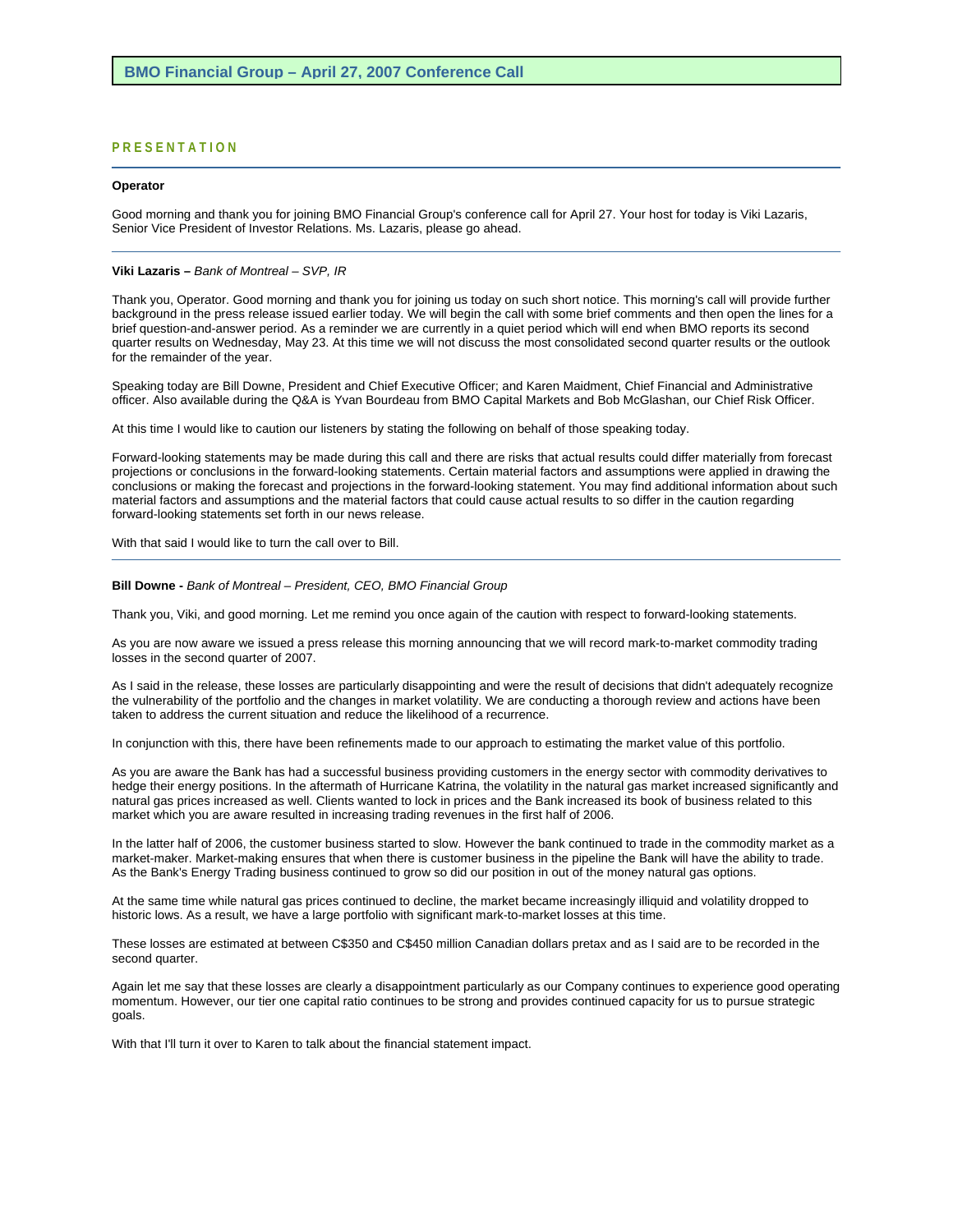### **Karen Maidment –** *Bank of Montreal – CFO and Administrative Officer*

Thanks, Bill, and good morning.

I would like to remind you of Viki's caution regarding forward-looking statements. Given that we are announcing our second quarter results in a few weeks' time and we are in the regulatory quiet period, I will keep my comments brief.

The estimated range of the commodity losses that Bill mentioned is in the range of \$0.45 to \$0.55 per share and will be recorded as part of non-interest revenue in our U.S. capital markets business. At this point we have provided an estimated range for the losses and the actual number will be finalized and reported with our second quarter financial results. The range recognizes the difficulty in predicting the independent market information that will be used as part of the quarter end valuation process and the potential for changing market volatility.

Our tier one capital ratio at the end of the first quarter of 2007 was 9.9% and the impact of these losses will be less than 20 basis points on that ratio.

Going forward, the value of this energy portfolio will be subject to market conditions and, as a reminder, commodity derivatives are required to be accounted for at fair value. BMO will continue to reposition this portfolio to a lower and sustainable level consistent with maintaining its core business of serving its energy clients franchise. It is possible that as the portfolio is repositioned, it could experience additional gains or losses, depending on future market conditions. However, we expect that even using adverse assumptions, any losses will be at a substantially lower range than those announced today.

We will have further comments during the second quarter conference call on May 23 about the outlook for the year. And with that, Operator, we can turn it over to questions.

# **QUESTION & ANSWER**

#### **Operator**

(OPERATOR INSTRUCTIONS). Jason Bilodeau.

## **Jason Bilodeau** – *UBS Warburg – Analyst*

Just listening to some of your comments about how you are going to sort of change the controls around this business, you know, sounds to me like at the end of the day we end up with probably a smaller book of business and maybe one that's got a little bit less torque in it during the good times, which I think we saw some in '06. So maybe ultimately a bit slower growth trajectory. Is that kind of the right way to think about it? Can you give us any colour around how we should think about this business line going forward?

## **Bill Downe -** *Bank of Montreal – President, CEO, BMO Financial Group*

I think that is a reasonable way to look at it. The business is lined up against natural clients' flows. We have a big oil and gas business in both Canada and the United States, are a significant counterparty to our clients.

But at the same time, the amount of market-making that is necessary to support the business is less than it has been and as you said the size of the business going forward will be somewhat reduced.

## **Jason Bilodeau** – *UBS Warburg – Analyst*

And, then, either this is a mark-to-market is -- how much can this maybe come back to us if things sort of go the right way for you or is some of this stuff sort of being crystallized now and it's done?

## **Bill Downe -** *Bank of Montreal – President, CEO, BMO Financial Group*

Well, it is very difficult to make any prediction in either direction. Clearly, the opportunity for us in more favourable market conditions in the past has been we've generated profit, but we are not in a position to say now what the size of the potential either way is except the range that we have given you.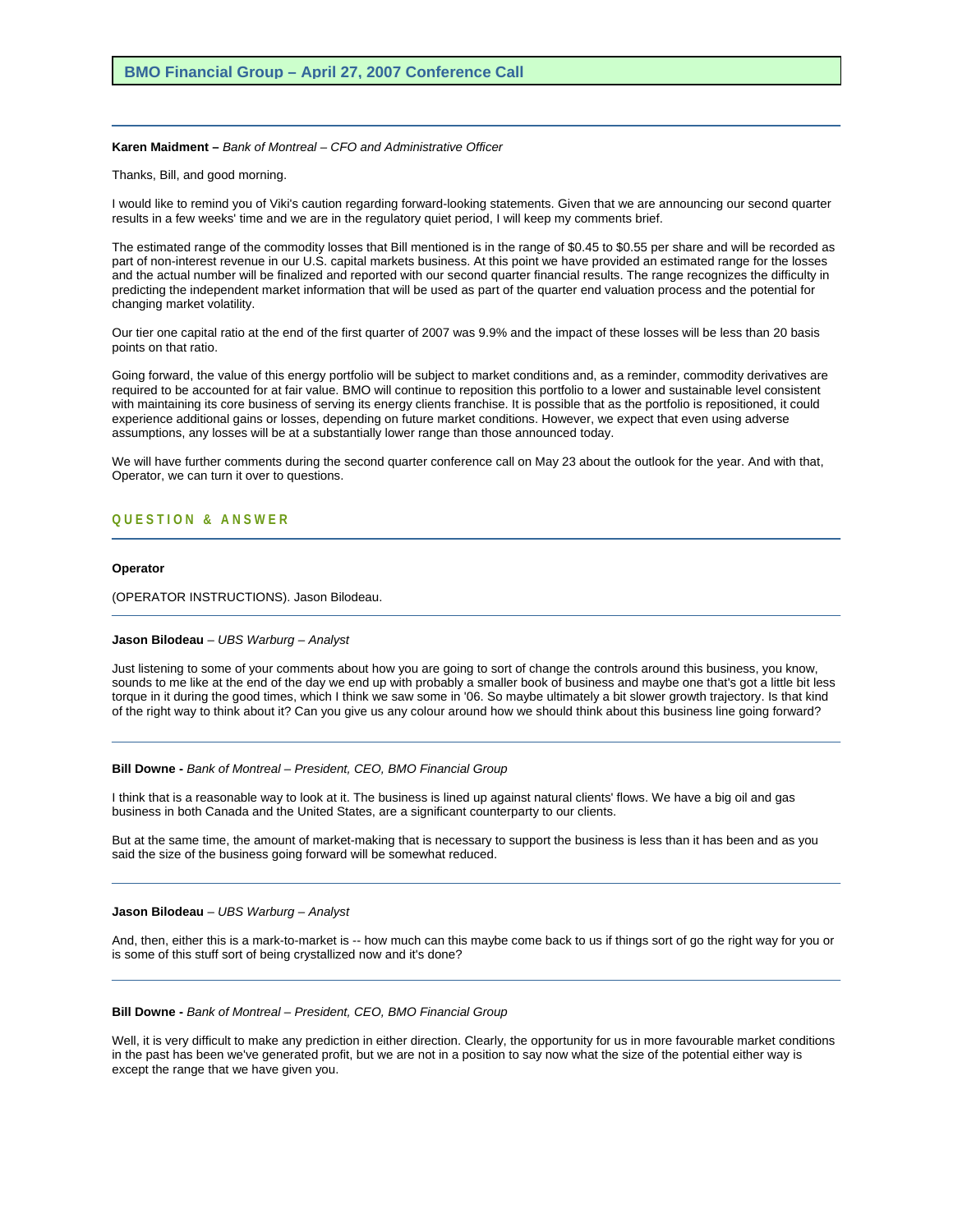## **Operator**

Rob Wessel.

#### **Rob Wessel –** *National Bank Financial – Analyst*

I apologize. I tried to get on before the call had started but I missed everything. So I apologize if these questions have been addressed in your commentary.

The first question I wanted to ask you is did your risk limits -- I thought it was amazing to read that the losses incurred were within the Company's limits and controls. So I guess my first question is, have these limits changed over the past several quarters? And or did they change within the quarter?

## **Bob McGlashan** *– Bank of Montreal – Chief Risk Officer*

It's Bob McGlashan. The limits that we have been using are VaR-related and that number was clearly indicating a rapid growth rate in the book, which is a cue to the risk function to review the control machinery that we are using for the portfolio, which we did. The challenge for us was implementing the changes that we believe were appropriate and have since implemented ahead of the precipitous decline in volatility which is -- what got us to where we are. So the VaR limits were working as far as they went.

## **Rob Wessel –** *National Bank Financial – Analyst*

I'm sorry. Maybe I missed it if you answered my question, but did your risk limits rise in this activity over the past four quarters and or did they rise during the quarter?

## **Bob McGlashan** *– Bank of Montreal – Chief Risk Officer*

We didn't change the limit.

#### **Rob Wessel –** *National Bank Financial – Analyst*

Now or in the past say a year or so?

## **Bob McGlashan** *– Bank of Montreal – Chief Risk Officer*

Correct.

## **Rob Wessel –** *National Bank Financial – Analyst*

Are these traders still with the firm?

**Bob McGlashan** *– Bank of Montreal – Chief Risk Officer*

Yes.

## **Rob Wessel –** *National Bank Financial – Analyst*

The last question I have is, given the huge nature of this loss will there be a decline or will there be a commensurate reduction in incentive compensation? i.e., will your compensation ratio remain stable? As a mitigating impact on the fair limit material negative impact on capital.

Actually that is a question for Bill.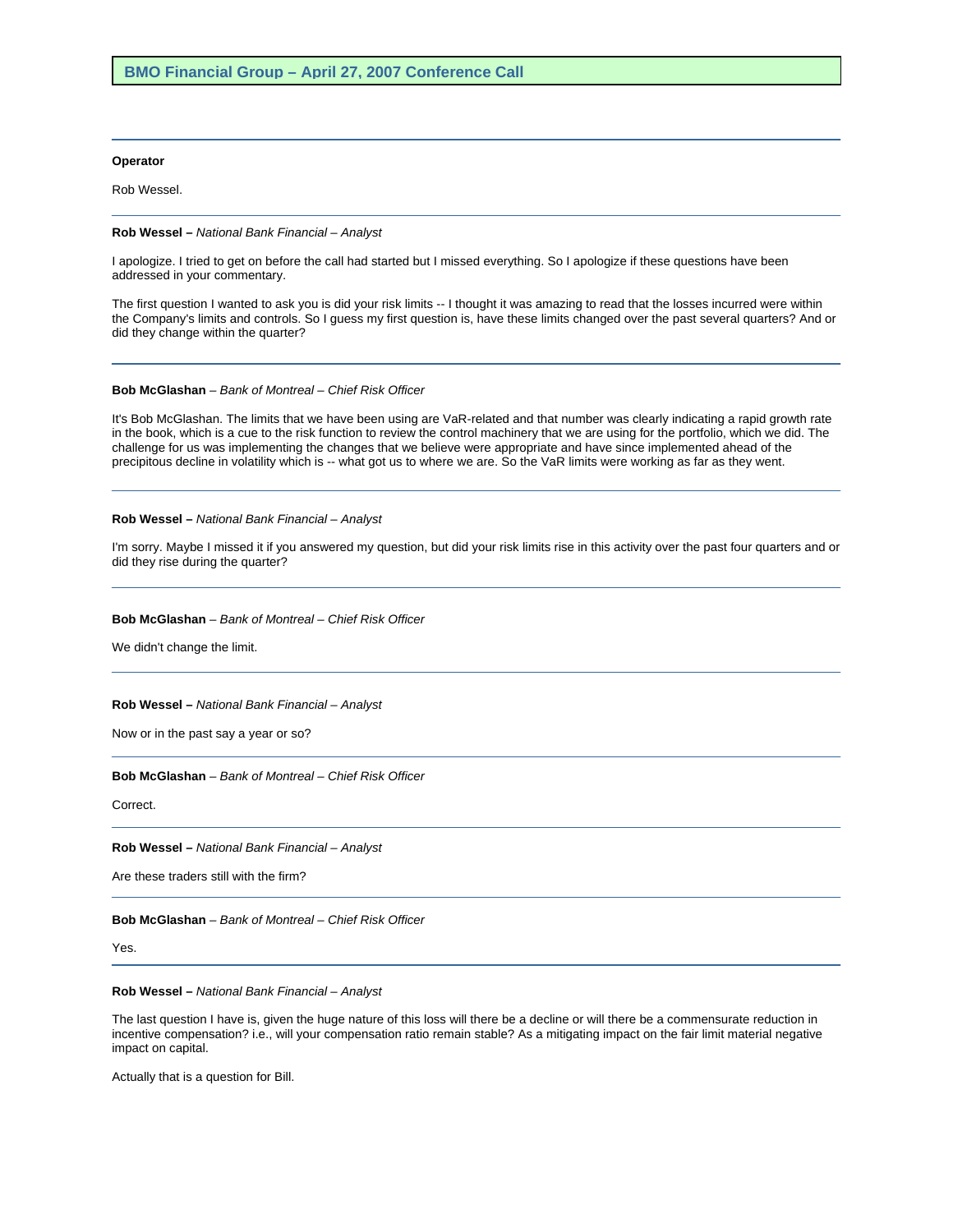## **Bill Downe -** *Bank of Montreal – President, CEO, BMO Financial Group*

Yes, and this is Bill. In these businesses, there's direct derived compensation and so you can do the arithmetic.

#### **Operator**

Mario Mendonca.

## **Mario Mendonca** – *Genuity Capital Markets – Analyst*

The statement -- one that commodity trade losses over decisions but did not adequately recognize the vulnerability of the portfolio changes market volatility.

I understand all the words. Just when you put them together it's not really clear to me. Is the statement here that the models you were using to facilitate this trading activity were just wrong? They weren't sufficiently robust?

## **Yvan Bourdeau** *– Bank of Montreal – CEO, BMO Capital Markets*

The models were -- this is Yvan, Mario. The models were actually adequate and they were very fine and vetted. The issue that we had is a confluence. It was a convergence of three factors within the limits that Bob explained earlier. The book did increase and as the book increased as Bill was saying, primarily because in the latter part of the 2006 because of market-making activities we were also unable to anticipate adequately the lack of liquidity that would emanate out of a sharp decrease in the volatility. And you may recall from January 2007 to March 2007, volatility dropped from 70% to 40%.

#### **Mario Mendonca** – *Genuity Capital Markets – Analyst*

So your models didn't capture volatility? Declining from 70 to 40?

## **Yvan Bourdeau** *– Bank of Montreal – CEO, BMO Capital Markets*

So the VaR did capture the risk profile that was imminent in the book, but the models were therefore adequate from that point of view.

## **Mario Mendonca** – *Genuity Capital Markets – Analyst*

So the models picked up on the potential damage caused by volatility dropping from 70 to 40, but BMO was content with the extent of loss that would result like that was entirely acceptable to BMO then? You just didn't conceive of that ever happening? That was just the risk the Bank was willing to take.

#### **Yvan Bourdeau** *– Bank of Montreal – CEO, BMO Capital Markets*

I think the VaR reflects certain aspects of risk that is associated with the book. But I would say that the volatility aspect of it was not as much as it should have and since then we have made some adjustment to our matrix of risk management monitoring of the portfolio that would capture that in the future.

## **Bill Downe -** *Bank of Montreal – President, CEO, BMO Financial Group*

I might also add that as volatility in the market was dropping, we were in the process of managing the book down. So we were aware of the rise in the time decay in the book and we are working on it. But the market moves very quickly.

## **Mario Mendonca** – *Genuity Capital Markets – Analyst*

On the last call, another analyst asked if you were considering shrinking the size of that book and the answer to this other analyst was no. You were content with size of the book. So the decision to shrink it now, is it simply that you felt the pain of having the book this large?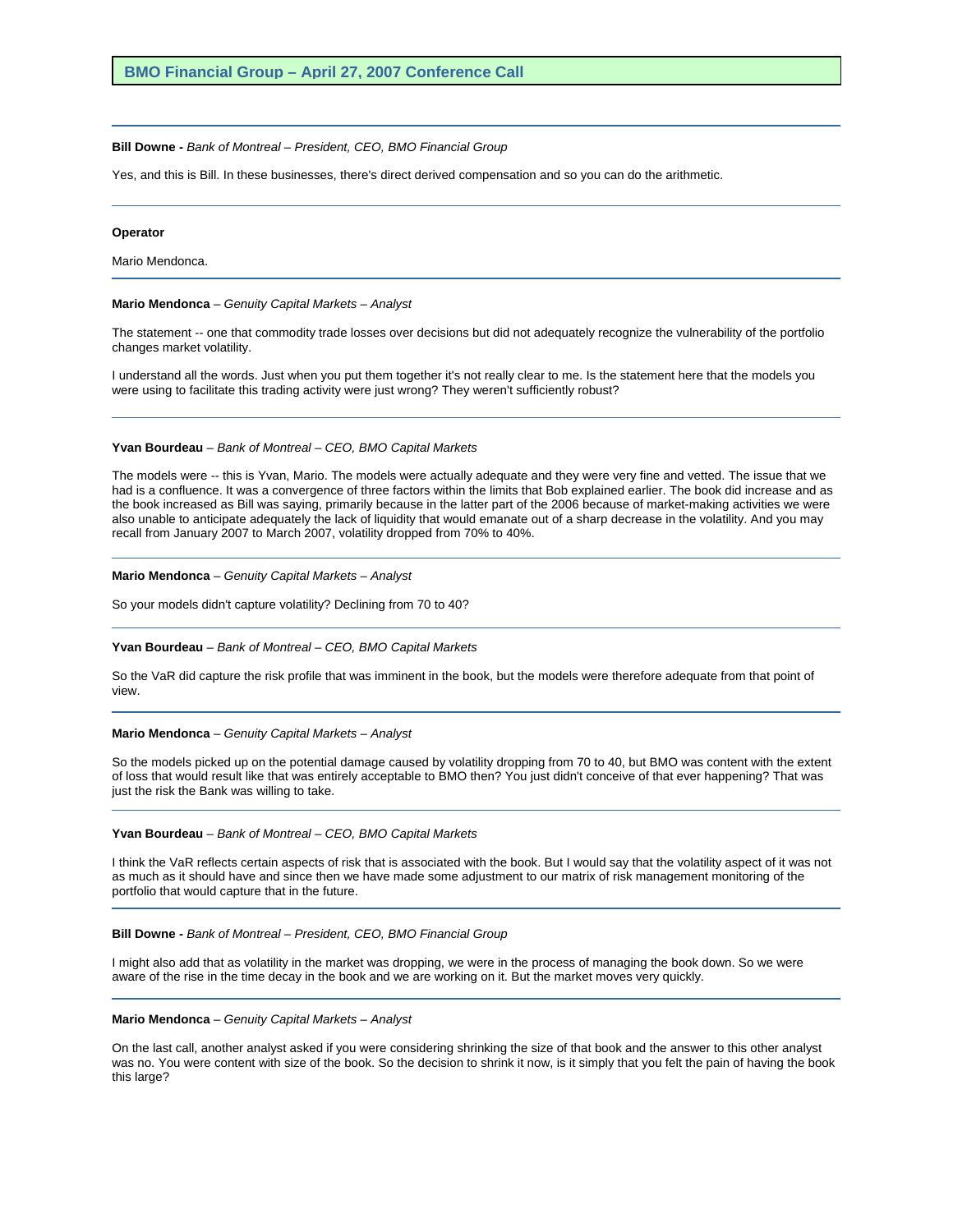### **Yvan Bourdeau** *– Bank of Montreal – CEO, BMO Capital Markets*

The answer is yes.

#### **Operator**

Jim Bantis.

#### **Jim Bantis** – C*redit Suisse – Analyst*:

Just kind of circling back on these questions. When we look at the Q1 conference call these issues kind of raised itself and I want to get a sense of, was there any adjustments made to the modeling to the risk management accounting process related to this marketmaking approach? Because it was raised in Q1 so it sounds like really no adjustments were made during this time?

## **Bob McGlashan** *– Bank of Montreal – Chief Risk Officer*

We were as I said right in the middle of reviewing the machinery and at that point in time we had not made any adjustments to it. It was subsequent to that that we were able to look at a couple of additional control metrics as well as a revised approach to the valuation of the portfolio.

## **Jim Bantis** – C*redit Suisse – Analyst*:

When you think of the upper end range of this trading loss is at of \$450 million, I mean that's nearly two-thirds of what the bank generated in its trading revenues in 2006 and so is the average of the past few years. Are there any other businesses that the Bank is taking or has been taking in aggressive market-making approach outside of natural gas?

## **Bill Downe -** *Bank of Montreal – President, CEO, BMO Financial Group*

The energy trading business is the most volatile business in terms of price movement and changes in the market that we have. In fact it is -- because it is related to client business and there are no other businesses that would fit this profile.

### **Operator**

Michael Goldberg.

## **Michael Goldberg** *– Desjardins Securities – Analyst*

I would like to just follow up on Mario's questions because you know I've had problems with trading revenues for a long time just in terms of being able to forecast when it is going to be or benchmark it and you said that the models, you know, fit within the variability that you saw with VaR, but the problem that I've had is that I've never seen any correlation whatsoever between VaR and trading revenue. So I am not sure that it's of any particular use. So it sounds to me like really the models were faulty and I'm just wondering how you respond to this? And how much more of your trading revenue is algorithm based?

## **Bob McGlashan** *– Bank of Montreal – Chief Risk Officer*

The VaR is intended to address a number of factors, not all of those factors -- pardon me, not all the necessary factors in the end is the point here, particularly associated with the nature of this business. It is a very narrowly traded market and it is difficult to obtain a transparency and price points in that kind of an environment. The machinery that we use, VaR-based, operates extremely well across the rest of our book. And the analysis that we have gone through since we started to grow this made it clear to us that the VaR methodology and isolation wasn't going to be adequate for this particular book, which is why we've made some changes.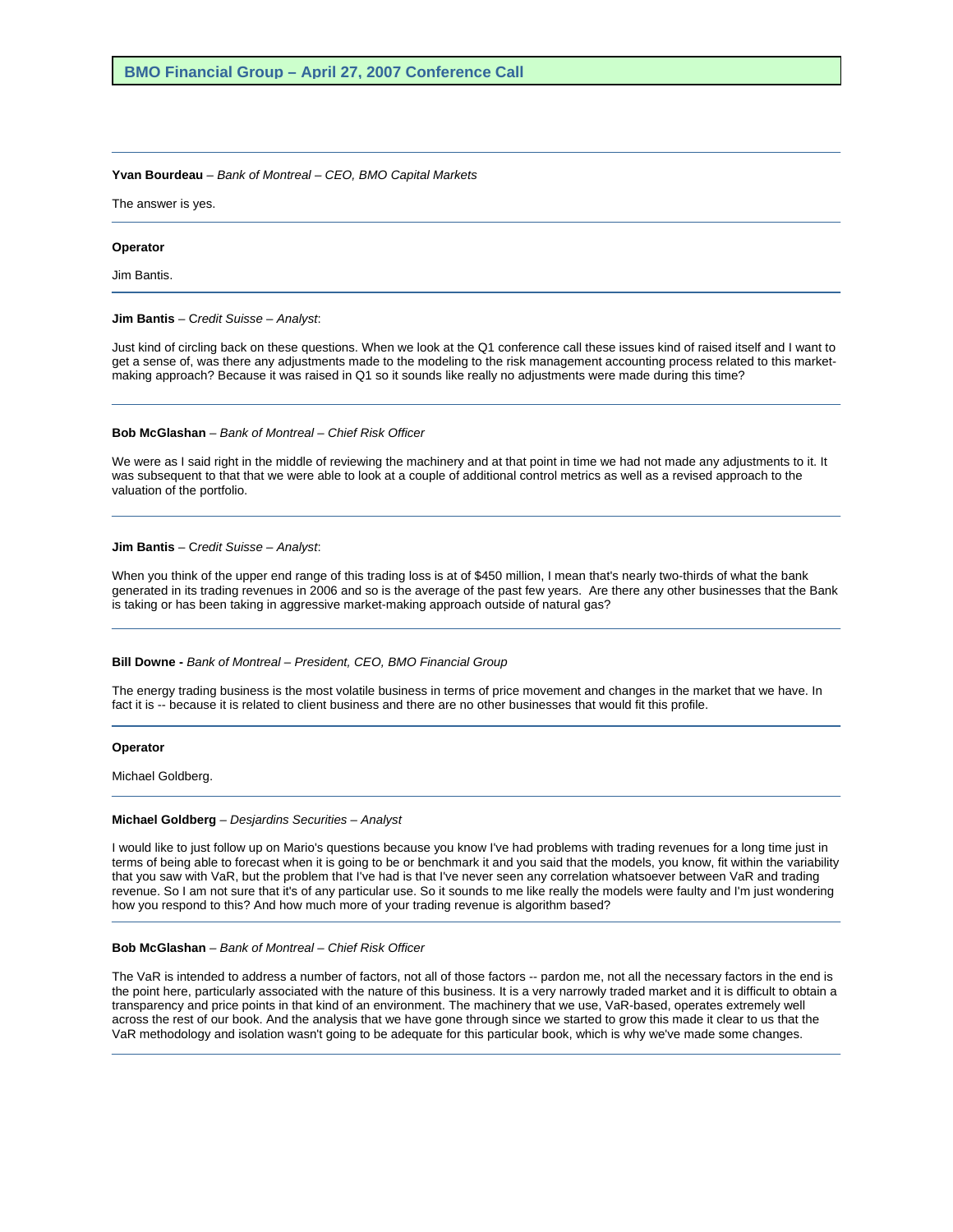## **Bill Downe -** *Bank of Montreal – President, CEO, BMO Financial Group*

I might also just emphasize the fact that it's really in the last eight weeks that we have seen the move in the market and it's outside of the range of what we have experienced. It's not an area where we expect the market to stay, but the situation has developed because of the market move and we have a clear view of the risk in the book.

## **Michael Goldberg** *– Desjardins Securities – Analyst*

I wonder if I could just follow up? What I'm getting at is that, last year, the six banks together generated about \$6 billion in total of trading revenue. And to be frank, I have never felt comfortable that, you know, as to forecasting what that trading revenue would be or explaining how the trading revenue is generated. There is certainly no volume-margin type analysis that could be done. So, you know, and BMO actually as Mario said has the smallest of the big five banks in terms of trading revenue.

So do you have any insights that you could provide to us on how we should -- on how you benchmark your trading revenue and how we should try to project what trading revenue is going to be?

## **Bill Downe -** *Bank of Montreal – President, CEO, BMO Financial Group*

Well, I can't give you any advice on how you might benchmark the whole industry. I can tell you that our trading revenues, historically, have been as a percentage of the Bank's total revenues smaller than the other banks; and we manage all of our books for profitability. Not for volume but for profitability. And the principle of having trading businesses that are related to client businesses is the foundation of the way we trade.

So there are profit opportunities that go with client-related businesses. That is why we are in the trading businesses and as you've said there are periods in which time that they are very profitable and an important part of the total package. But I can't give you insight on the whole industry.

## **Michael Goldberg** *– Desjardins Securities – Analyst*

How about on Bank of Montreal?

#### **Bill Downe -** *Bank of Montreal – President, CEO, BMO Financial Group*

If you would like, I can ask Yvan to expand on what I just said.

## **Yvan Bourdeau** *– Bank of Montreal – CEO, BMO Capital Markets*

You know, Michael, it is difficult to answer in one simple way. But what I would say is there's different elements or product lines to any trading operation and most of them are, you know, share similar kind of volatility characteristic. And I would say that the oil and gas is quite unique in the sense that it is a multiple of volatility versus the others.

In terms of forecasting trading revenue, some of them are intrinsically day-to-day business. And I'm referring for instance like foreign exchange whereby you have companies that do require services, whether on a spot basis or on a forward basis and there is an underlying requirement for them to be serviced in that area. Normally, depending on the type of the clients that we deal with there is actually a commercial spread that exists in terms of generating revenue for us. And, obviously, as we enter into those larger volumes of transaction we are never perfectly matched and there is an element of open market risk.

It is controlled and managed; and VaR actually is one tool that we use in order to manage the risk that is associated with those - with that portfolio, particularly. And the same would be true on the short end of the yield curve and money market activities, for instance. It could be on the cash side or the non-cash. We would have a constant requirement by the client to either purchase money market instrument or sell them or hedge their interest rate risk and we could use a forward rate agreement for instance as a non-cash instrument for them. That would generate again some revenue. Out of it, you would have again some proprietary trading position but it would be in a very liquid and known market so therefore the risks are acceptable from our point of view.

If you look at our business and the equity and our trading equities, for instance, the same principle would apply where it's a highly liquid transparent market in where we have natural flows of clients all of which enable us to generate some spread as well as some proprietary profits.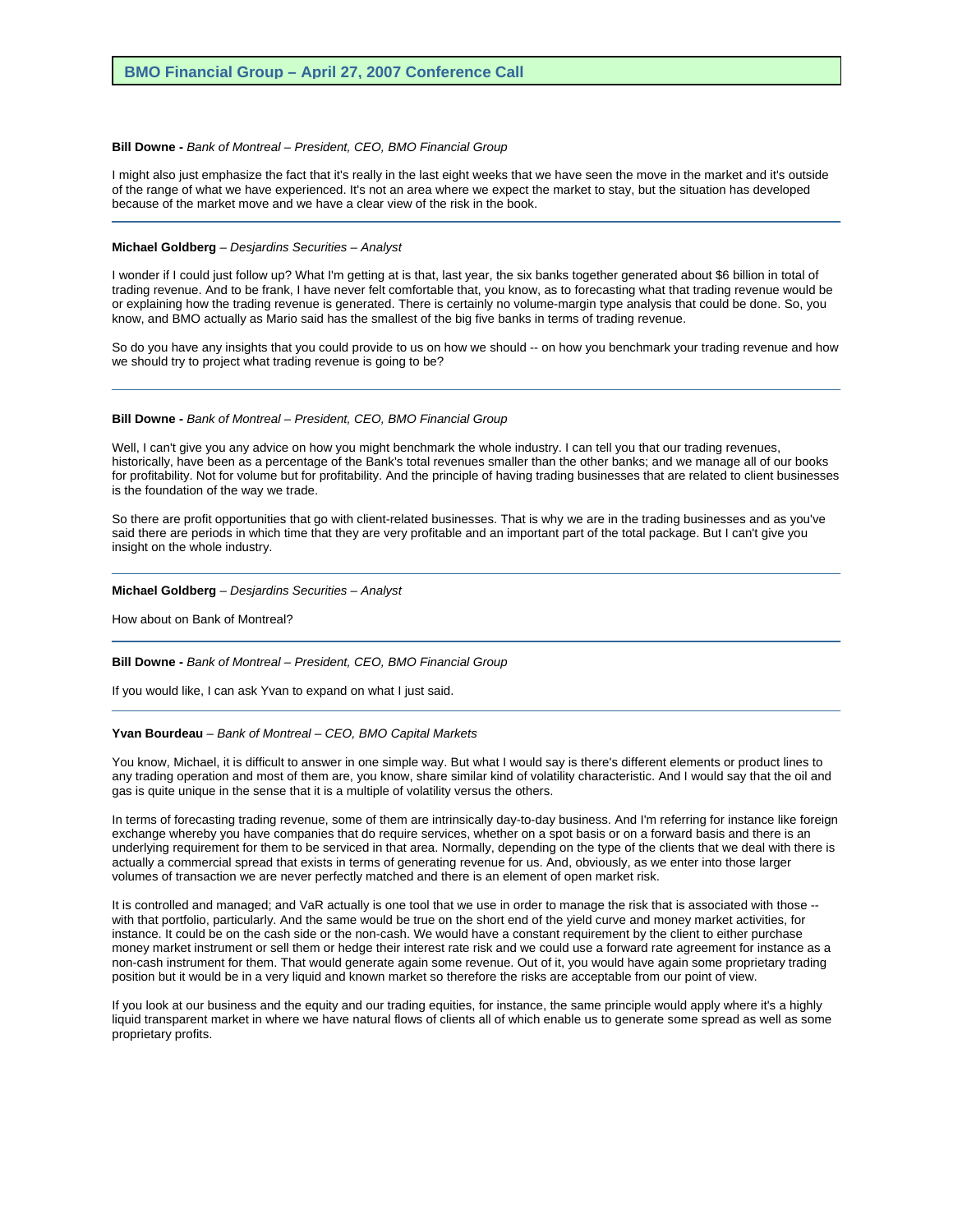## **Operator**

Sumit Malhotra.

### **Sumit Malhotra** – *Merrill Lynch – Analyst*

My question is for Bob. Bob, I think Bill specifically mentioned that the losses related to out-of-the-money options. If we look outside of VaR at something like a P&L attribution or middle office estimate, what is the process for marking the volatility skew, especially for a liquid position like natural gas? Is it third party brokers? Is it internal estimates? What is the volatility measure that you used to mark these options?

#### **Bob McGlashan** *– Bank of Montreal – Chief Risk Officer*

We have been using individual brokers because there are so few price points available in the marketplace, you have to go to places where someone would have some experience at that point in time. And, again, in a very, very narrow narrowly traded market especially as volumes have come off, it becomes progressively more difficult to find valid points to mark against. Which is a large part of a reason that we have weighted in with incremental approach to how we are valuing these things with multi-contributor data points, as well.

## **Sumit Malhotra** – *Merrill Lynch – Analyst*

So when Yvan mentioned the fall from 70 to 40 on aggregate, all of that occurring this quarter, we actually see in the trading line that the -- when you break it up by product you have a group called Other which I think comprises most of your commodities. That was actually in losses the last two quarters as well. Much smaller than this.

Is that the same kind of thinking here? That the volatility was gradually moving down and it just collapsed this quarter?

#### **Bob McGlashan** *– Bank of Montreal – Chief Risk Officer*

Yes, exactly. The big, big move this quarter.

## **Sumit Malhotra** – *Merrill Lynch – Analyst*

And the last thing I would ask in relation to the trading and the risk, is there anything on the credit side, given your position as a market-maker? We are seeing it in market risk. But is there anything on the credit side in terms of any kind of commodity-related loans that we have seen in any of the trading books?

#### **Bob McGlashan** *– Bank of Montreal – Chief Risk Officer*

No. There is nothing of consequence out there that, if you are concerned about commodity trading, specifically, that we have taken any meaningful credit risk that would be correlated to it.

#### **Operator**

Steve Cawley.

**Steve Cawley** – *TD Newcrest – Analyst* 

Were you Amaranth's prime broker?

**Bill Downe -** *Bank of Montreal – President, CEO, BMO Financial Group* 

No.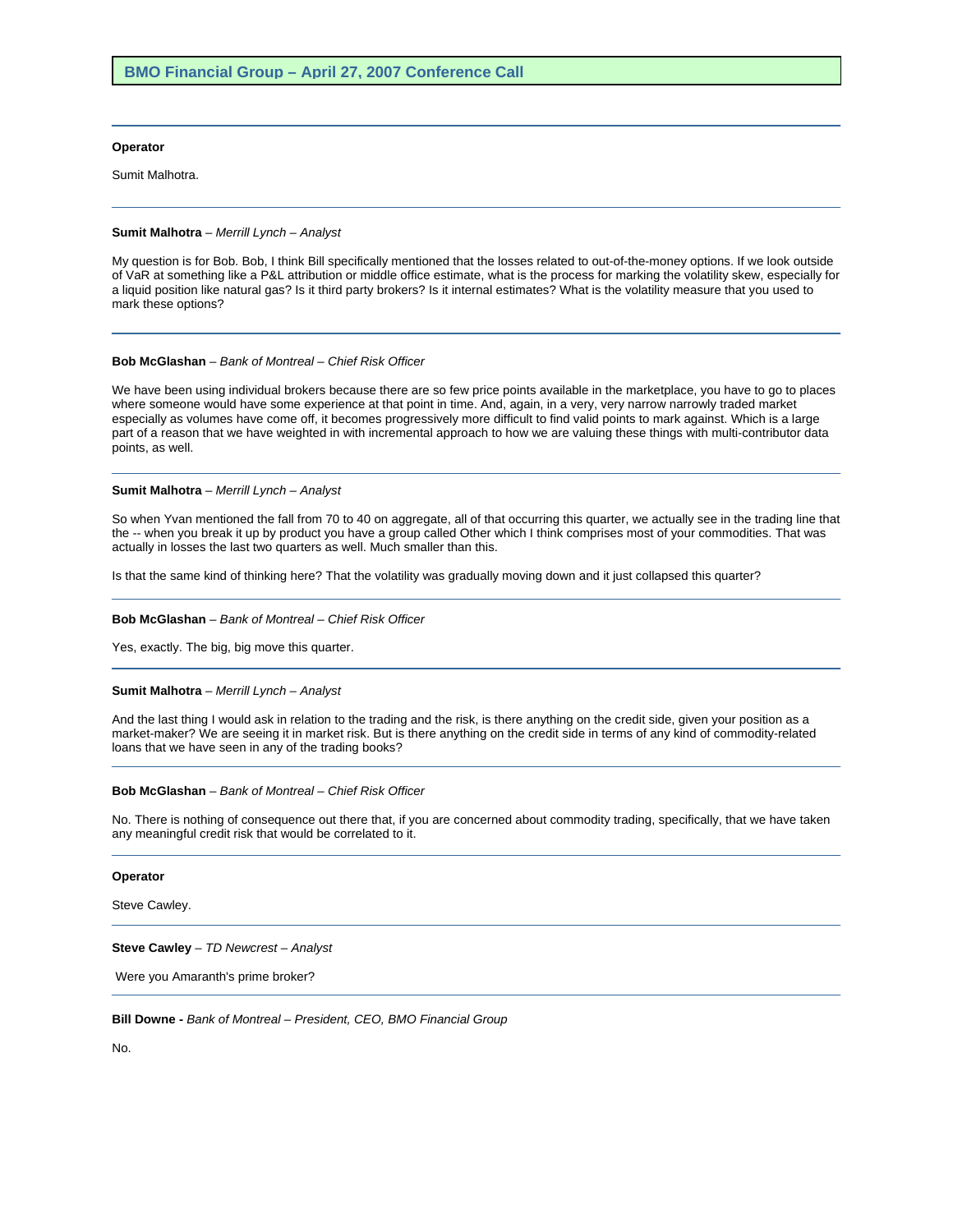## **BMO Financial Group – April 27, 2007 Conference Call**

## **Steve Cawley** – *TD Newcrest – Analyst*

Second question. We talked about this on the last call. I think you are making a reasonable sized bet on U.S. interest rates falling. Is that anything we should be concerned about?

## **Yvan Bourdeau** *– Bank of Montreal – CEO, BMO Capital Markets*

No. We have ongoing interest rate position. But as far as I am concerned there was not necessarily a large position that would affect us. I mean, we do have -- if you were to look at our risk profile, we would have some short-term anomaly. We would be at a short end of the yield curve, but I would not characterize that as something substantial as yet just done, Steve.

### **Steve Cawley** – *TD Newcrest – Analyst*

I just remember a few years back when the yield curve flattened out. You lost quite a bit of revenue in the U.S. business because there wasn't a carry trade available.

## **Yvan Bourdeau** *– Bank of Montreal – CEO, BMO Capital Markets*

Yes.

## **Steve Cawley** – *TD Newcrest – Analyst*

Now there's this -- just this -- now the question is now for the overall bank. Does it make sense given the volatility that your trading business has been showing to participate in interest rate trading and commodity trading to the way that you have been doing it in the past? It just doesn't seem consistent with how the Bank has defined itself in the past as being the best credit bank in Canada.

## **Yvan Bourdeau** *– Bank of Montreal – CEO, BMO Capital Markets*

Yes. So I think from -- I think the volatility associated with interest rate risk taking is so much lower than it would be in the case of commodities. So I think we feel comfortable with the risk profile that we have and the reason why our revenues have actually declined is because a risk return in terms of the yield curve that the yield curve provided us over the last 2 1/2 years, in fact as interest rates were rising.

And now the yield curve is flat and we have -- we felt all along that it was, with -- the reward was not there for us to take additional risk. If you go back four or five years ago when our revenue was larger emanating out of interest rate positioning, the risk reward at that time certainly warranted us to take that kind -- additional risk. That's how I would characterize it.

### **Bill Downe -** *Bank of Montreal – President, CEO, BMO Financial Group*

I want to come back to your question. I have a point of clarification. We were not a prime broker to Amaranth in the United States where our business is centered. I do understand that we were -- we provided prime brokerage facilities to their Canadian operation.

## **Steve Cawley** – *TD Newcrest – Analyst*

Maybe that question to you as well. Just strategically for the Bank moving forward, do you want the Bank to be maybe as reliant is too strong term, but would you like the bank to be less reliant on trading, moving forward? It certainly sounds like, given that you are going to have a smaller booking commodity, but in general do you feel comfortable with the direction the Bank is taking with trading in the past?

## **Bill Downe -** *Bank of Montreal – President, CEO, BMO Financial Group*

I'm comfortable with the direction we've taken in trading in the past and when I said that our trading revenue as a percentage of the total revenue of the Company has historically been less than our competitors, that has been deliberate. We have managed our trading businesses, all of them, for profitability, definitely not for lead table status.